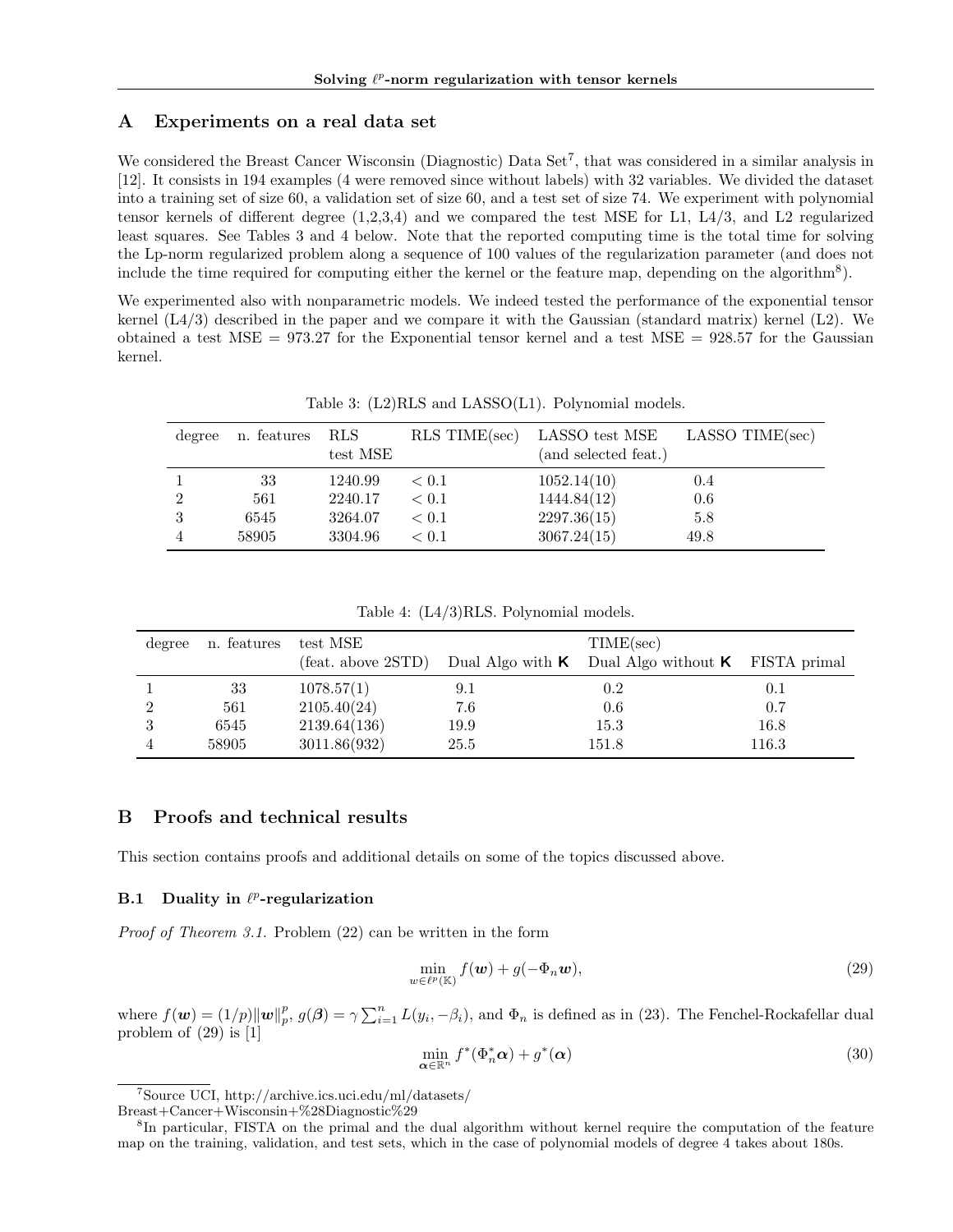and the corresponding KKT optimality conditions are

$$
\bar{\boldsymbol{w}} \in \partial f^*(\Phi_n^* \bar{\boldsymbol{\alpha}})
$$
 and  $\bar{\boldsymbol{\alpha}} \in \partial g(-\Phi_n \bar{\boldsymbol{w}}).$ 

Now it is easy to see that

$$
(\forall \alpha \in \mathbb{R}^n) \quad g^*(\alpha) = \gamma \sum_{i=1}^n L^*\left(y_i, -\frac{\alpha_i}{\gamma}\right) \quad \text{and} \quad (\forall \mathbf{u} \in \ell^q(\mathbb{K})) \quad f^*(\mathbf{u}) = \frac{1}{q} \|\mathbf{u}\|_q^q.
$$

Therefore, the dual form (24) follows. Statement (*i*) comes from the fact that *g* is continuous. Statement (*ii*) follows from the KKT conditions above by noting that  $f^*$  is indeed differentiable and  $\nabla f^* = J_q$ , and the fact that *q* is separable. that *g* is separable.

We now specialize Theorem 3.1 to distance-based and margin-based losses [3, Definitions 2.24 and 2.32].

**Corollary B.1.** Suppose that L is a convex distance-based loss of the form  $L(y,t) = \psi(y-t)$  with  $\mathcal{Y} = \mathbb{R}$ , for *some convex function*  $\psi \colon \mathbb{R} \to \mathbb{R}_+$ *. Then the dual problem* (24) *becomes* 

$$
\min_{\alpha \in \mathbb{R}^n} \frac{1}{q} \|\Phi_n^* \alpha\|_q^q - \mathbf{y}^\top \alpha + \gamma \sum_{i=1}^n \psi^* \left(\frac{\alpha_i}{\gamma}\right) \tag{31}
$$

*Suppose that L is a convex margin-based loss of the form*  $L(y,t) = \psi(yt)$  with  $\mathcal{Y} = \{-1,1\}$ *, for some convex function*  $\psi : \mathbb{R} \to \mathbb{R}_+$ *. Then the dual problem* (24) *becomes* 

$$
\min_{\alpha \in \mathbb{R}^n} \frac{1}{q} \|\Phi_n^* \alpha\|_q^q + \gamma \sum_{i=1}^n \psi^* \Big( - \frac{y_i \alpha_i}{\gamma} \Big). \tag{32}
$$

The following example shows that all the losses commonly used in machine learning admit explicit Fenchel conjugates.

## Example B.2.

- (*i*) The *least squares loss* is  $L(y,t) = \psi(y-t)$  with  $\psi = (1/2)|\cdot|^2$ . In that case (31) reduces to (8), which is is strongly convex with modulus  $1/\gamma$ .
- (*ii*) The *Vapnik-* $\varepsilon$ *-insensitive loss* for regression is  $L(y,t) = \psi(y-t)$  with  $\psi = |\cdot|_{\varepsilon}$ . Then,  $\psi^* = \varepsilon |\cdot| + \iota_{[-1,1]}$  and the last term in (31) turns out to be  $\varepsilon \|\alpha\|_1 + \iota_{\gamma[-1,1]^n}(\alpha)$ .
- (*iii*) The *Huber loss* is the distance-based loss defined by

$$
\psi(r)=\begin{cases} r^2/2 & \text{if } |r|\leq \rho\\ \rho|r|-\rho^2/2 & \text{otherwise.} \end{cases}
$$

Then  $\psi^* = \iota_{[-\rho,\rho]} + (1/2)|\cdot|^2$  [1, Example 13.7] and the last term in (31) is  $(1/(2\gamma))\|\alpha\|_2^2 + \iota_{\rho\gamma[-1,1]^n}(\alpha)$ .

(*iv*) The *logistic loss* for classification is the margin-based loss with  $\psi(r) = \log(1 + e^{-r})$ . Thus

$$
\psi^*(s) = \begin{cases} (1+s)\log(1+s) - s\log(-s) & \text{if } s \in ]-1,0[ \\ 0 & \text{if } s \in \{0,-1\} \\ +\infty & \text{otherwise.} \end{cases}
$$

See [1, Example 13.2(vi)]. It is easy to see that  $\psi$  has Lipschitz continuous derivative with constant 1/4 and hence  $\psi^*$  is strongly convex with modulus 4 [1]. Thus, referring to (31), we see that in this case dom  $\Lambda = \Pi^n$  (a [0, a]) and  $\Lambda$  is differentiable on int(dom  $\Lambda$ ) with locally Lincobits continuous gradient. Menousn  $\prod_{i=1}^n(y_i[0,\gamma])$  and  $\Lambda$  is differentiable on  $\text{int}(\text{dom }\Lambda)$  with locally Lipschitz continuous gradient. Moreover, since  $\lim_{s\to 1} |(\psi^*)'(s)| = \lim_{s\to 0} |(\psi^*)'(s)| = +\infty$ , we have that  $\|\nabla \Lambda((\alpha))\| = +\infty$  on the boundary of dom  $\Lambda$ . Finally, it follows from (25) that  $0 < y_i\bar{\alpha}_i < \gamma$ , for  $i = 1, \ldots, n$ . Note that in this case we can still apply Algorithm 3.3 with  $\varphi_2 = 0$  (see [13, Section 4]).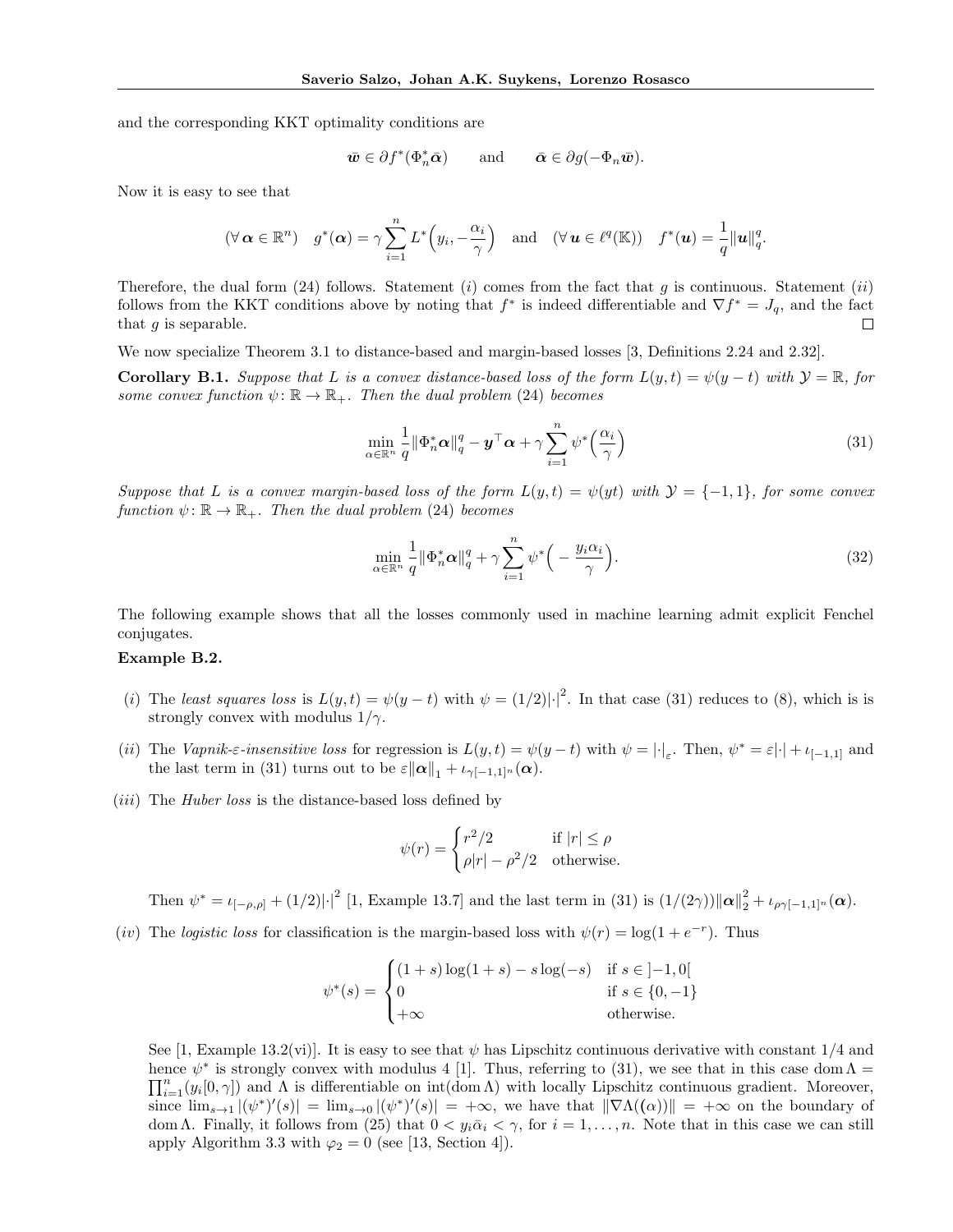(*v*) The *hinge loss* is the margin-based loss with  $\psi(r) = (1 - r)_+$ . We have  $\psi^*(s) = s + \iota_{[-1,0]}(s)$ . So the second term in (32) is  $-\sum_{i=1}^{n} y_i \alpha_i + \iota_{\gamma[0,1]}(y_i \alpha_i)$ 

We also note that in all cases, for every  $i \in \{1, \ldots, n\}$ , inf  $L^*(y_i, \cdot) > -\infty$ , which was a condition considered in Proposition 3.2.

*Proof of Proposition 3.2.* We use the same notation as in the proof of Theorem 3.1. It follows from the definitions of *w* and  $\bar{w}$  and the Young-Fenchel equalities [1] that  $f(\bar{w}) + f^*(\Phi_n^* \bar{\alpha}) = \langle \bar{w}, \Phi_n^* \bar{\alpha} \rangle$  and  $f(w) + f^*(\Phi_n^* \alpha) =$  $\langle w, \Phi^* \alpha \rangle$ , and hence

$$
f^*(\Phi_n^*\alpha) - f^*(\Phi_n^*\bar{\alpha}) = f(\bar{\boldsymbol{w}}) - f(\boldsymbol{w}) + \langle \Phi_n^*\alpha, \boldsymbol{w} \rangle - \langle \Phi_n^*\bar{\alpha}, \bar{\boldsymbol{w}} \rangle.
$$

Since  $-\Phi \bar{\mathbf{w}} \in \partial g^*(\bar{\mathbf{\alpha}})$ , we have

$$
g^*(\boldsymbol{\alpha})-g^*(\bar{\boldsymbol{\alpha}})\geq \langle -\Phi_n\bar{\boldsymbol{w}}, \boldsymbol{\alpha}-\bar{\boldsymbol{\alpha}}\rangle=\langle \Phi_n^*\bar{\boldsymbol{\alpha}}, \bar{\boldsymbol{w}}\rangle-\langle \Phi_n^*\boldsymbol{\alpha}, \bar{\boldsymbol{w}}\rangle.
$$

Summing the two inequalities above, we get

$$
\Lambda(\boldsymbol{\alpha}) - \Lambda(\bar{\boldsymbol{\alpha}}) \ge f(\bar{\boldsymbol{w}}) - f(\boldsymbol{w}) - \langle \Phi_n^* \boldsymbol{\alpha}, \bar{\boldsymbol{w}} - \boldsymbol{w} \rangle \n= f(\bar{\boldsymbol{w}}) - f(\boldsymbol{w}) - \langle \nabla f(\boldsymbol{w}), \bar{\boldsymbol{w}} - \boldsymbol{w} \rangle, \n= \frac{1}{p} \|\bar{\boldsymbol{w}}\|_p^p - \frac{1}{p} \|\boldsymbol{w}\|_p^p - \langle J_p(\boldsymbol{w}), \bar{\boldsymbol{w}} - \boldsymbol{w} \rangle.
$$

Now, since  $1 < p < 2$ , it follows from [2, Corollary 2.6.1] that

$$
\frac{1}{p}\|\bar{\boldsymbol{w}}\|_p^p-\frac{1}{p}\|\boldsymbol{w}\|_p^p-\langle J_p(\boldsymbol{w}),\bar{\boldsymbol{w}}-\boldsymbol{w}\rangle\geq \frac{C_p}{\left(\|\bar{\boldsymbol{w}}\|_p+\|\boldsymbol{w}\|_p\right)^{2-p}}\|\bar{\boldsymbol{w}}-\boldsymbol{w}\|_p^2,
$$

for some constant  $C_p > 0$  that depends only on *p*. Therefore, by the definition of the duality map,

$$
\|\mathbf{w}\|_{p} = \|J_q(\Phi_n^*\alpha)\|_{p} = \left(\|\Phi_n^*\alpha\|_{q}^q\right)^{1/p} \leq q^{1/p} \left(\Lambda(\alpha) + \gamma \|\xi\|_{1}\right)^{1/p},
$$

where  $\xi_i = \inf L^*(y_i, \cdot)$ ; and similarly for  $\|\bar{\mathbf{w}}\|_p$ . Then the statement follows.

*Proof of Theorem 2.3.* Since for the least squares loss we have  $\xi_i = -(1/2)y_i^2$ , it follows from Proposition 3.2 that for every  $m \in \mathbb{N}$ ,

$$
\left\|\bm{w}_{m}-\bar{\bm{w}}\right\|_{p}^{2} \leq \frac{\left[(2^{p}q)\big(\Lambda(\bm{\alpha}_{m})+(\gamma/2)\|\bm{y}\|_{2}^{2}\big)\right]^{(2-p)/p}}{C_{p}} \cdot \big(\Lambda(\bm{\alpha}_{m})-\min\Lambda\big).
$$

Now it remains to prove that,  $\inf_m \lambda_m > 0$  and that

$$
(\forall m \in \mathbb{N}) \quad \Lambda(\alpha_{m+1}) - \min \Lambda \le (1 - (2/\gamma)\lambda_m(1 - \delta))(\Lambda(\alpha_m) - \min \Lambda). \tag{33}
$$

First of all, since  $q > 2$ , the gradient of  $\Lambda$  is Lipschitz continuous on bounded sets. Therefore, Proposition 3.15 in [13] yields that  $\inf_m \lambda_m > 0$ . Now, because of the linesearch rule we have that

$$
\Lambda(\boldsymbol{\alpha}_{m+1}) \leq \Lambda(\boldsymbol{\alpha}_m) - \lambda_m(1-\delta) \|\nabla \Lambda(\boldsymbol{\alpha}_m)\|_2^2
$$

and, since  $\Lambda$  is strongly convex with modulus  $1/\gamma$ , we have

$$
\Lambda(\boldsymbol{\alpha}_m)-\Lambda(\bar{\boldsymbol{\alpha}})\leq \frac{\gamma}{2}\|\nabla\Lambda(\boldsymbol{\alpha}_m)\|_2^2.
$$

All together the two inequalities above gives

$$
\Lambda(\boldsymbol{\alpha}_{m+1}) \leq \Lambda(\boldsymbol{\alpha}_m) - (2/\gamma)\lambda_m(1-\delta)\big(\Lambda(\boldsymbol{\alpha}_m)-\Lambda(\bar{\boldsymbol{\alpha}})\big).
$$

Adding  $\Lambda(\bar{\alpha})$  to both sides, (33) follows and hence the statement.

 $\Box$